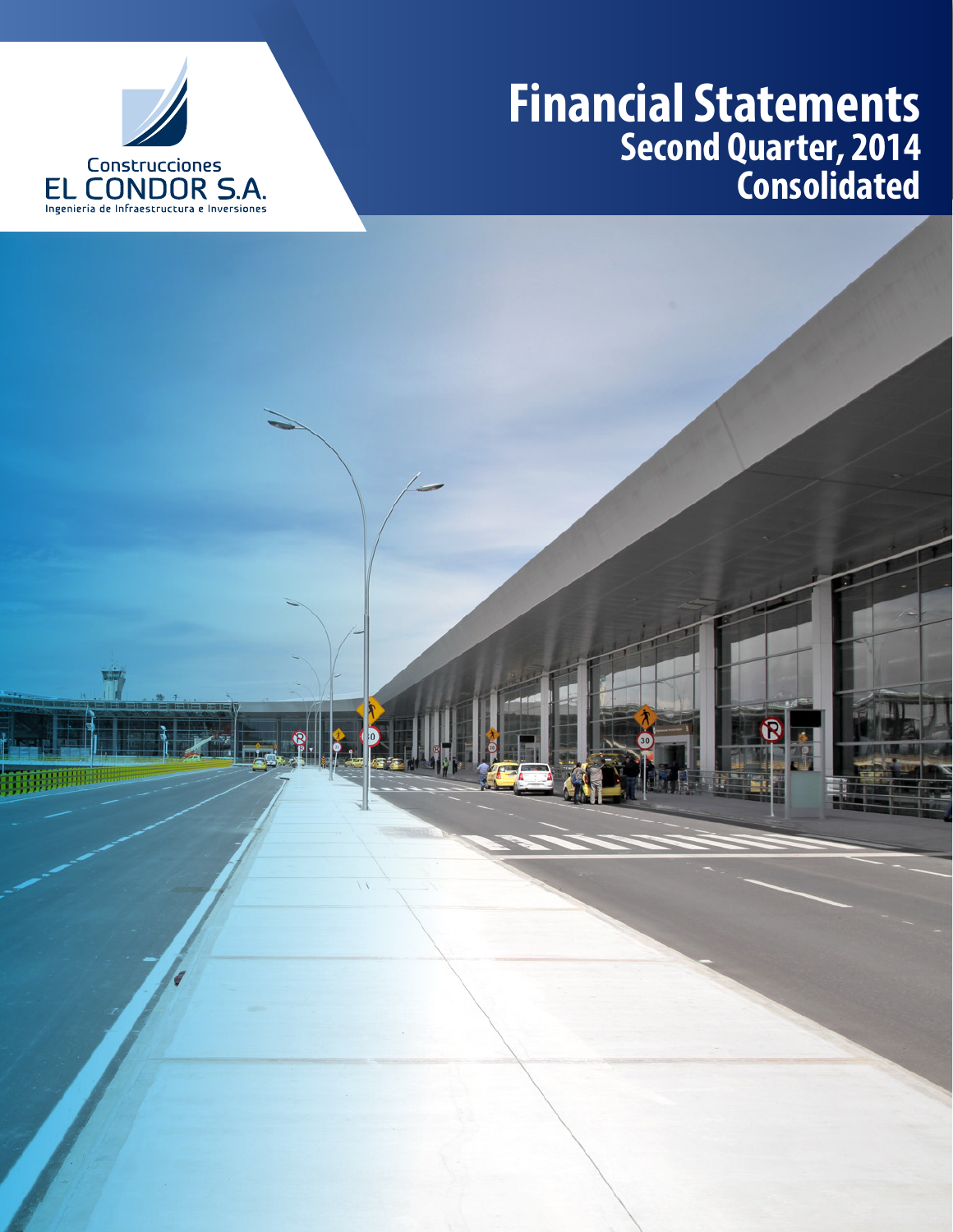

## **Sheet**

**Sheet** (In thousands of Colombian pesos) As of June 30th, 2014

|                                                                 | 2014        | 2013        |
|-----------------------------------------------------------------|-------------|-------------|
| Asset<br><b>Current Asset</b>                                   |             |             |
| Available                                                       | 27,944,110  | 7,212,140   |
| Temporary investments                                           | 15,635,038  | 23,475,378  |
| Accounts receivable                                             | 260,373,768 | 184,457,380 |
| Intangibles                                                     | 1,746       | 277,512     |
| Other assets                                                    | 4,627,833   | 9,173,908   |
| <b>Inventaries</b>                                              | 37,423,500  | 25,342,141  |
| <b>Total Current Asset</b>                                      | 346,005,996 | 249,938,459 |
| <b>Non - Current Asset</b>                                      |             |             |
| Investments                                                     | 108,377,677 | 87,811,068  |
| Accounts receivable                                             | 162,278,001 | 143,301,203 |
| Intangibles                                                     | 39,692,383  | 41,080,639  |
| Other assets                                                    | 890,086     | 158,920     |
| Property, plant and equipment                                   | 38,727,792  | 39,332,114  |
| Appreciations                                                   | 285,528,895 | 287,564,448 |
| <b>Total Non - Current Asset</b>                                | 635,494,831 | 599,248,392 |
| <b>Total Asset</b>                                              | 981,500,828 | 849,186,851 |
| Liabilities and shareholders equity                             | 765,705,880 | 918,081,739 |
| Memorandum accounts                                             | 536,418,931 | 189,280,799 |
| <b>Liability</b>                                                |             |             |
| <b>Current Liability</b>                                        |             |             |
| <b>Financial obligations</b>                                    | 81,364,090  | 26,074,666  |
| Commercial financing companies                                  | 9,056,737   | 14,622,818  |
| <b>Suppliers</b>                                                | 11,903,773  | 5,708,979   |
| Accounts payable                                                | 77,507,495  | 59,616,924  |
| Taxes, liens and encumbrances                                   | 1,294,137   | 2,634,275   |
| Labor obligations                                               | 2,127,458   | 1,423,500   |
| Estimated liabilities and provisions                            | 15,085,196  | 10,049,865  |
| Advances and prepayments received<br>Income received in advance | 15,648,520  | 25,965,529  |
| <b>Total Current Liability</b>                                  | 8,037,755   | 10,854,820  |
| <b>Non - Current Liability</b>                                  | 222,025,160 | 156,951,376 |
| <b>Financial obligations</b>                                    | 37,278,490  | 29,450,590  |
| Commercial financing companies                                  | 4,458,300   | 13,437,579  |
| Accounts payable                                                | 12,958,463  | 14,066,665  |
| Taxes, liens and encumbrances                                   | 0           | 755,479     |
| Advances and prepayments received                               | 31,925,134  | 248,689     |
| <b>Total Non - Current Liability</b>                            | 86,620,387  | 57,959,002  |
| <b>Total Liability</b>                                          | 308,645,547 | 214,910,378 |
| Minority interest                                               | 390,313     | 253,158     |
| <b>Equity</b>                                                   |             |             |
| Subscribed and paid capital                                     | 15,701,606  | 15,701,606  |
| Reserves                                                        | 173,930,450 | 137,080,760 |
| Premium from share placement                                    | 159,711,695 | 159,711,695 |
| Equity appreciation                                             | 2,011,937   | 2,011,937   |
| Results of reporting period                                     | 35,580,385  | 32,089,160  |
| Equity of consortiums                                           | $\Omega$    | (136,291)   |
| Surplus from asset revaluation                                  | 285,528,895 | 287,564,448 |
| <b>Total Equity</b>                                             | 672,464,968 | 634,023,315 |
| <b>Total Liability and Equity</b>                               | 981,500,828 | 849,186,851 |
| Liabilities and shareholders equity                             | 536,418,931 | 189,280,799 |
| Memorandum accounts                                             | 765,705,880 | 918,081,739 |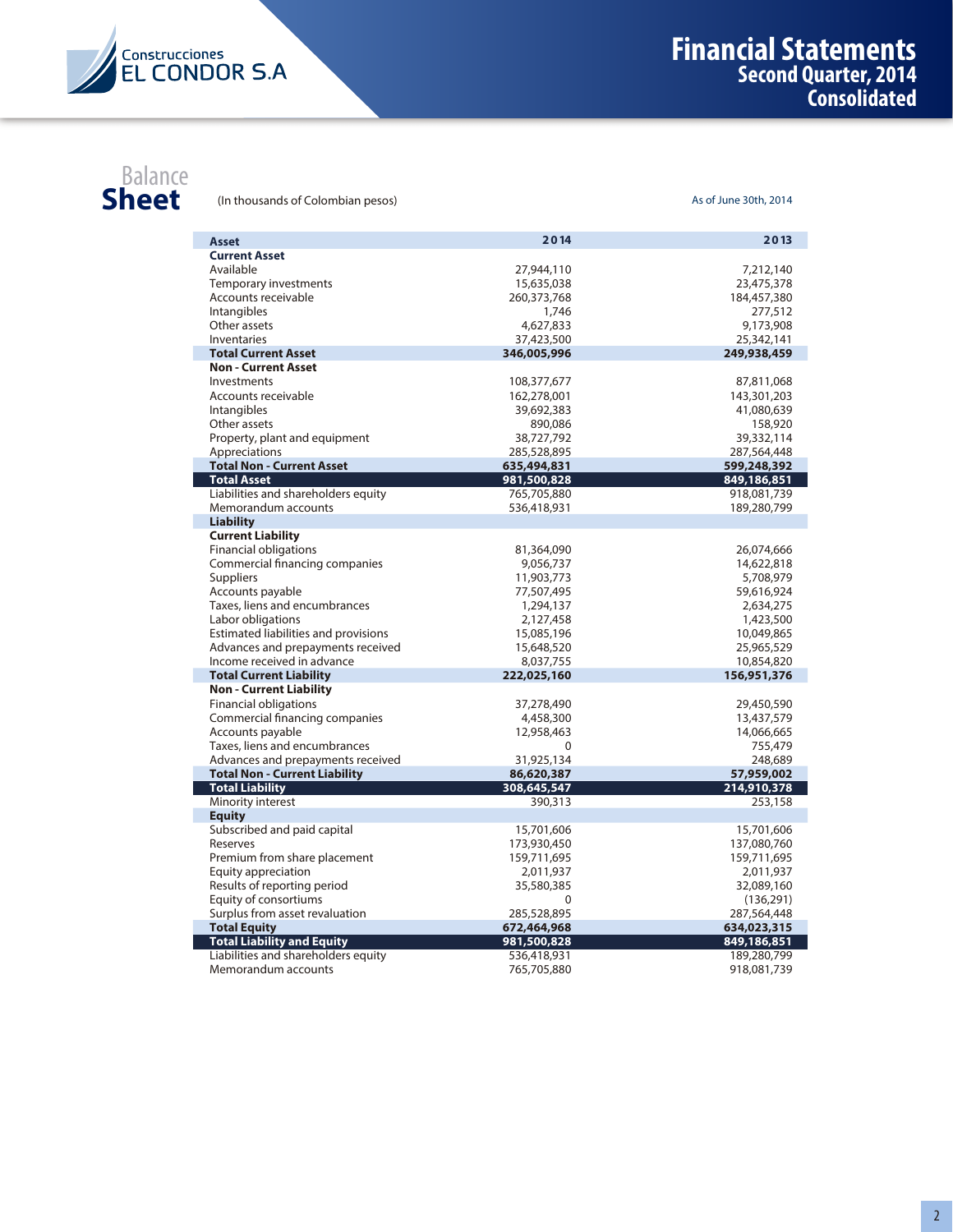

As of June 30th, 2014

## Profit and loss

Statement (In thousands of Colombian pesos)

|                                            | 2014            | 2013            |
|--------------------------------------------|-----------------|-----------------|
| Operating revenues                         | 191,602,690     | 144,947,682     |
| Operating costs                            | (154, 411, 661) | (114, 432, 330) |
| <b>Gross Profit</b>                        | 37,191,029      | 30,515,352      |
| Administration expenses                    | (7,808,850)     | (8,008,517)     |
| <b>Operating Profit</b>                    | 29,382,179      | 22,506,835      |
| Other revenues and expenses                |                 |                 |
| Other revenues                             | 18,775,785      | 20,992,668      |
| Other expenses                             | (1,443,544)     | (1,963,589)     |
| Total other revenues and expenses          | 17,332,242      | 19,029,079      |
| <b>Profit before interests &amp; taxes</b> | 46,714,420      | 41,535,914      |
| Net financial                              |                 |                 |
| <b>Financial revenues</b>                  | 3,825,310       | 2,434,167       |
| <b>Financial expenses</b>                  | (5,332,520)     | (4,025,226)     |
| <b>Total net financial</b>                 | (1.507.209)     | (1.591.059)     |
| <b>Profit before taxes</b>                 | 45,207,211      | 39,944,855      |
| Tax provision                              | (9,492,004)     | (7.854.067)     |
| <b>Profit before minority interest</b>     | 35,715,207      | 32,090,788      |
| Minority interest                          | (134, 822)      | (1,628)         |
| <b>Net profit</b>                          | 35,580,385      | 32,089,160      |